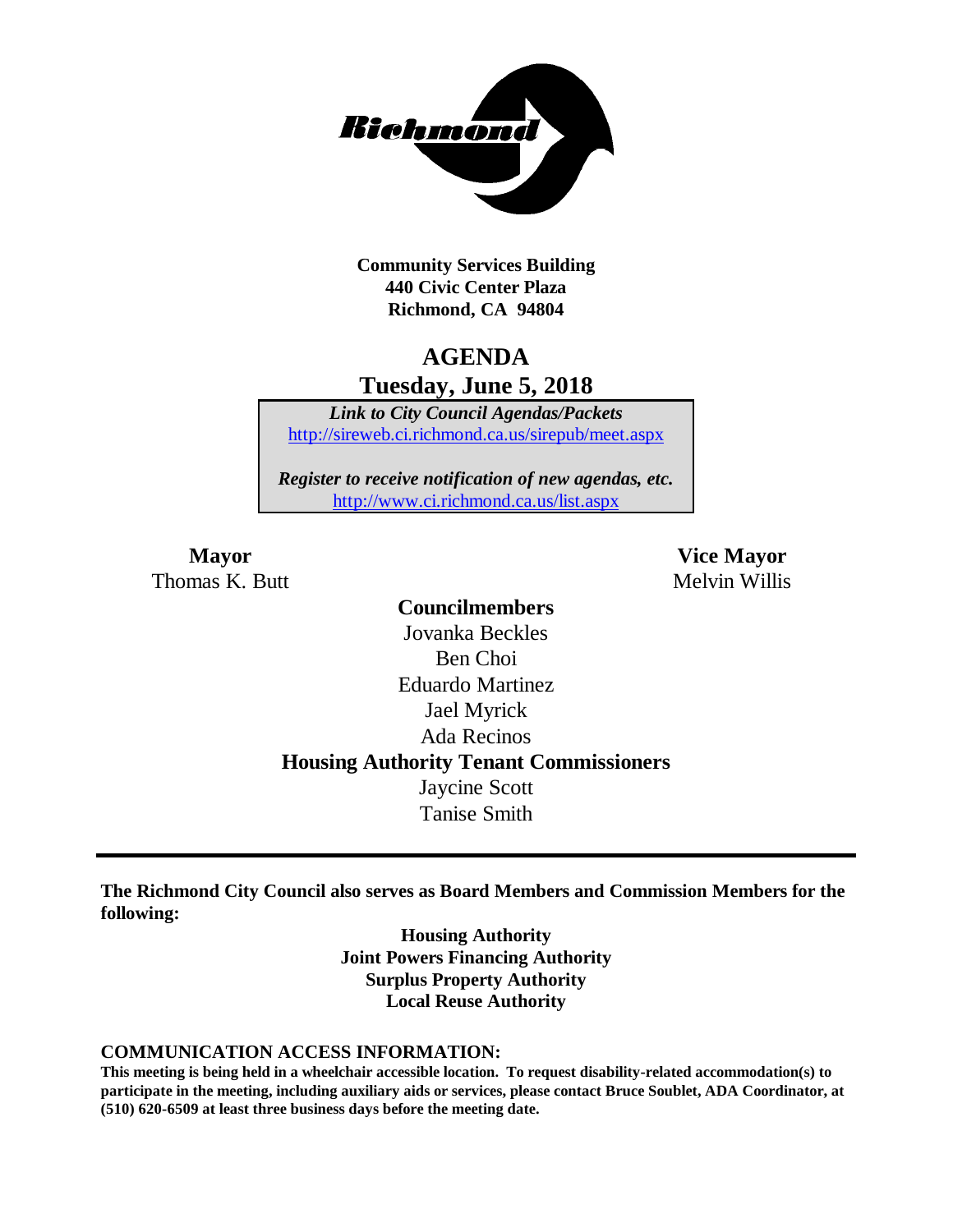# **MEETING PROCEDURES**

The City of Richmond encourages community participation at its City Council meetings and has established procedures that are intended to accommodate public input in a timely and time-sensitive way. As a courtesy to all members of the public who wish to participate in City Council meetings, please observe the following procedures:

**PUBLIC COMMENT ON AGENDA ITEMS:** Anyone who desires to address the City Council on items appearing on the agenda must complete and file a pink speaker's card with the City Clerk **prior** to the City Council's consideration of the item. Once the City Clerk has announced the item, no person shall be permitted to speak on the item other than those persons who have submitted their names to the City Clerk. Your name will be called when the item is announced for discussion. **Each speaker will be allowed up to TWO (2) MINUTES to address the City Council on NON-PUBLIC HEARING items listed on the agenda. Speakers are allowed up to THREE (3) minutes on PUBLIC HEARING items.**

**OPEN FORUM FOR PUBLIC COMMENT:** Individuals who would like to address the City Council on matters not listed on the agenda or on items remaining on the consent calendar may do so under Open Forum. All speakers must complete and file a pink speaker's card with the City Clerk **prior** to the commencement of Open Forum. The amount of time allotted to individual speakers shall be determined based on the number of persons requesting to speak during this item. **The time allocation for each speaker will be as follows:** 15 or fewer speakers, a maximum of 2 minutes; 16 to 24 speakers, a maximum of 1 and one-half minutes; and 25 or more speakers, a maximum of 1 minute.

## **SPEAKERS ARE REQUESTED TO OCCUPY THE RESERVED SEATS IN THE FRONT ROW BEHIND THE SPEAKER'S PODIUM AS THEIR NAME IS ANNOUNCED BY THE CITY CLERK.**

**CONSENT CALENDAR:** Consent Calendar items are considered routine and will be enacted, approved or adopted by one motion unless a request for removal for discussion or explanation is received from the audience or the City Council. A member of the audience requesting to remove an item from the consent calendar must first complete a speaker's card and file the card with the City Clerk **prior** to the City Council's consideration of Agenda Review. Councilmembers who request to remove an item from the consent calendar must do so during Agenda Review. An item removed from the Consent Calendar may be placed anywhere on the agenda following the City Council's agenda review.

**CONDUCT AT MEETINGS:** Richmond City Council meetings are limited public forums during which the City strives to provide an open, safe atmosphere and promote robust public debate. Members of the public, however, must comply with state law, as well as the City's laws and procedures and may not actually disrupt the orderly conduct of these meetings. The public, for example, may not shout or use amplifying devices, must submit comment cards and speak during their allotted time, may not create a physical disturbance, may not speak on matters unrelated to issues within the jurisdiction of the City Council or the agenda item at hand, and may not cause immediate threats to public safety.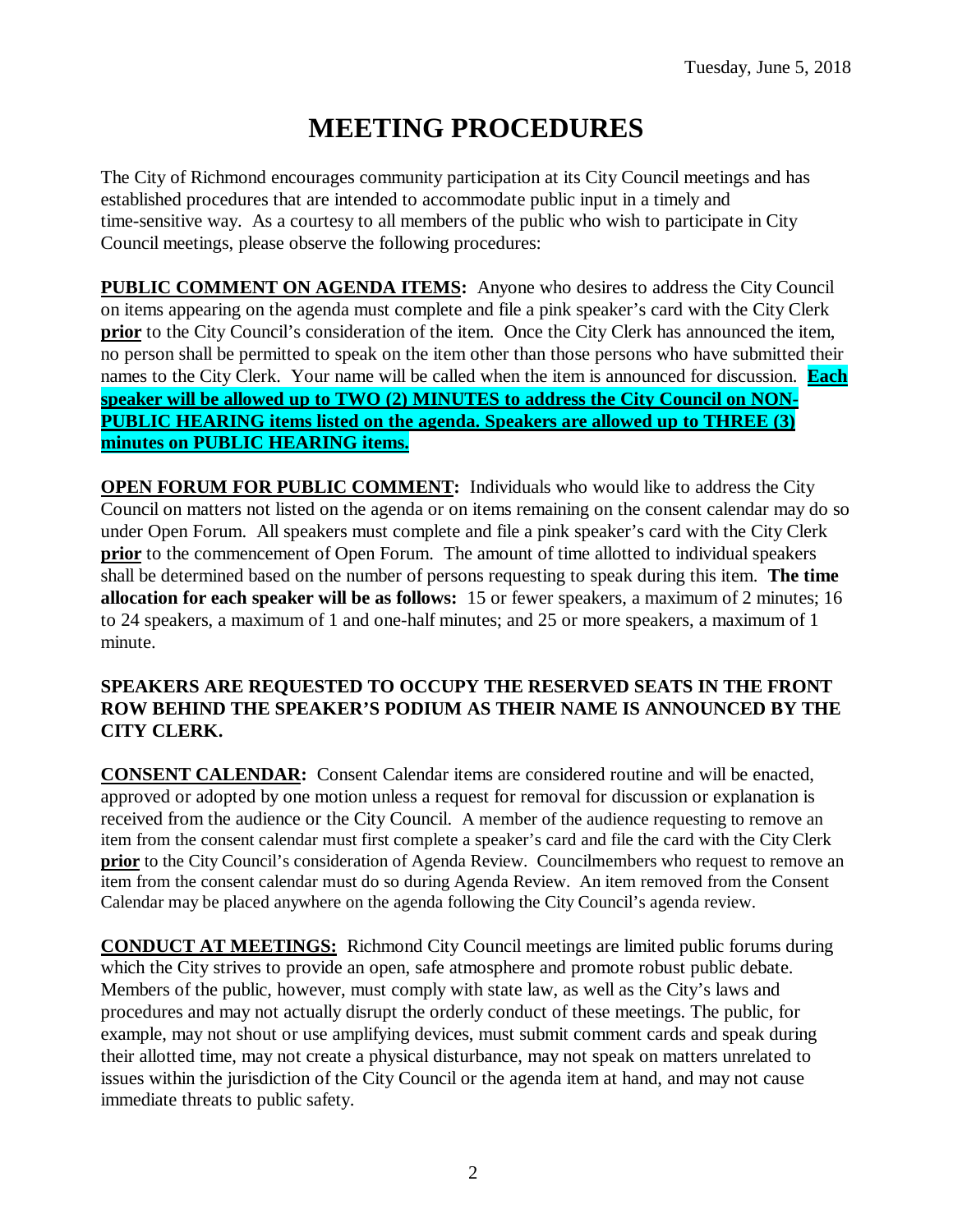**CITY HARASSMENT POLICY:** The City invites public comment and critique about its operations, including comment about the performance of its public officials and employees, at the public meetings of the City Council and boards and commissions. However, discriminatory or harassing comments about or in the presence of City employees, even comments by third parties, may create a hostile work environment, if severe or pervasive. The City prohibits harassment against an applicant, employee, or contractor on the basis of race, religious creed, color, national origin, ancestry, physical disability, medical condition, mental disability, marital status, sex (including pregnancy, childbirth, and related medical conditions), sexual orientation, gender identity, age or veteran status, or any other characteristic protected by federal, state or local law. In order to acknowledge the public's right to comment on City operations at public meetings, which could include comments that violate the City's harassment policy if such comments do not cause an actual disruption under the Council Rules and Procedures, while taking reasonable steps to protect City employees from discrimination and harassment, City Boards and Commissions shall adhere to the following procedures. If any person makes a harassing remark at a public meeting that violates the above City policy prohibiting harassment, the presiding officer of the meeting may, at the conclusion of the speaker's remarks and allotted time: (a) remind the public that the City's Policy Regarding Harassment of its Employees is contained in the written posted agenda; and (b) state that comments in violation of City policy are not condoned by the City and will play no role in City decisions. If any person makes a harassing remark at a public meeting that violates the above City policy, any City employee in the room who is offended by remarks violating the City's policy is excused from attendance at the meeting. No City employee is compelled to remain in attendance where it appears likely that speakers will make further harassing comments. If an employee leaves a City meeting for this reason, the presiding officer may send a designee to notify any offended employee who has left the meeting when those comments are likely concluded so that the employee may return to the meeting. The presiding officer may remind an employee or any council or board or commission member that he or she may leave the meeting if a remark violating the City's harassment policy is made. These procedures supplement the Council Rules and Procedures relating to disruption of orderly conduct at Council meetings.

Any law enforcement officer on duty or whose service is commanded by the presiding officer shall be Sergeant-at-Arms of the Council meetings. He/she, or they, shall carry out all orders and instructions given by the presiding officer for the purpose of maintaining order and decorum at the Council meetings (City Council Rules of Procedure and Order Section III F, RMC Section 2.12.030).

**\*\*\*\*\*\*\*\*\*\*\*\*\*\*\*\*\*\*\*\*\*\*\*\*\*\*\*\*\*\*\*\*\*\*\*\*\*\*\*\*\*\*\*\*\*\*\*\*\*\*\*\*\*\*\*\*\*\***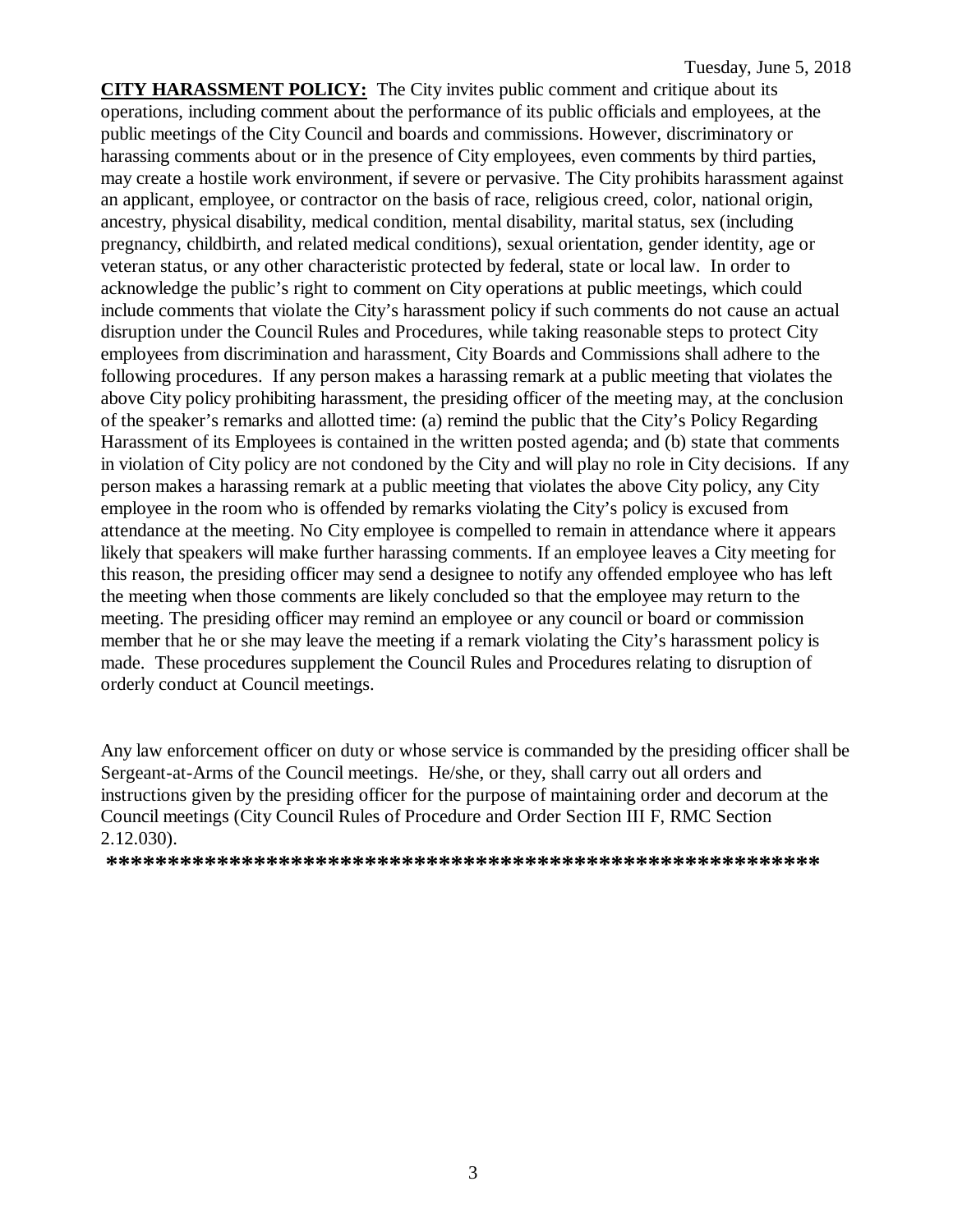# **OPEN SESSION TO HEAR PUBLIC COMMENT BEFORE CLOSED SESSION**

5:30 p.m.

# **A. ROLL CALL**

# **B. PUBLIC COMMENT BEFORE CLOSED SESSION**

### **C. ADJOURN TO CLOSED SESSION**

# **CLOSED SESSION**

Shimada Room of the Community Services Building

#### **CITY COUNCIL**

PUBLIC EMPLOYEE APPOINTMENT (Government Code Section 54957.6):

Title: City Manager

CONFERENCE WITH LEGAL COUNSEL - EXISTING LITIGATION (Subdivision [a] of Government Code Section 54956.9):

Richmond Development Company vs. City of Richmond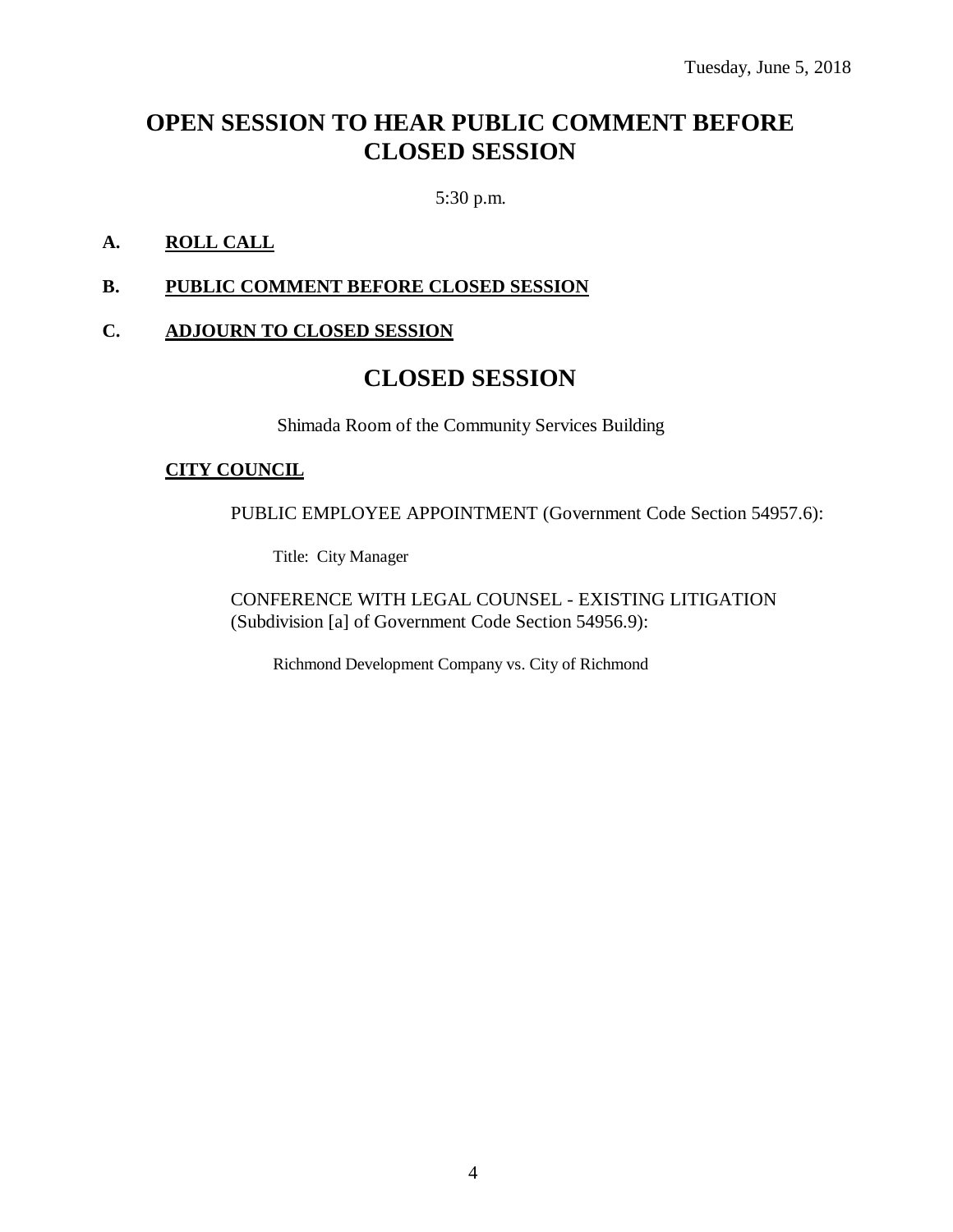# **REGULAR MEETING OF THE RICHMOND HOUSING AUTHORITY**

6:25 p.m.

- **A. PLEDGE TO THE FLAG**
- **B. ROLL CALL**
- **C. STATEMENT OF CONFLICT OF INTEREST**
- **D. AGENDA REVIEW**
- **E. OPEN FORUM FOR PUBLIC COMMENT**

#### **F. HOUSING AUTHORITY CONSENT CALENDAR**

- **F-1.** AUTHORIZE the city manager, on behalf of the Richmond Housing Authority (RHA) Board, to execute a contract with CVR Associates to provide management services for the Richmond Housing Authority, including provision of onsite operations and financial management of Section 8 and public housing programs, in an amount not to exceed \$100,000 and for a term ending December 31, 2018 - City Manager's Office (Bill Lindsay 620-6512).
- **G. ADJOURNMENT**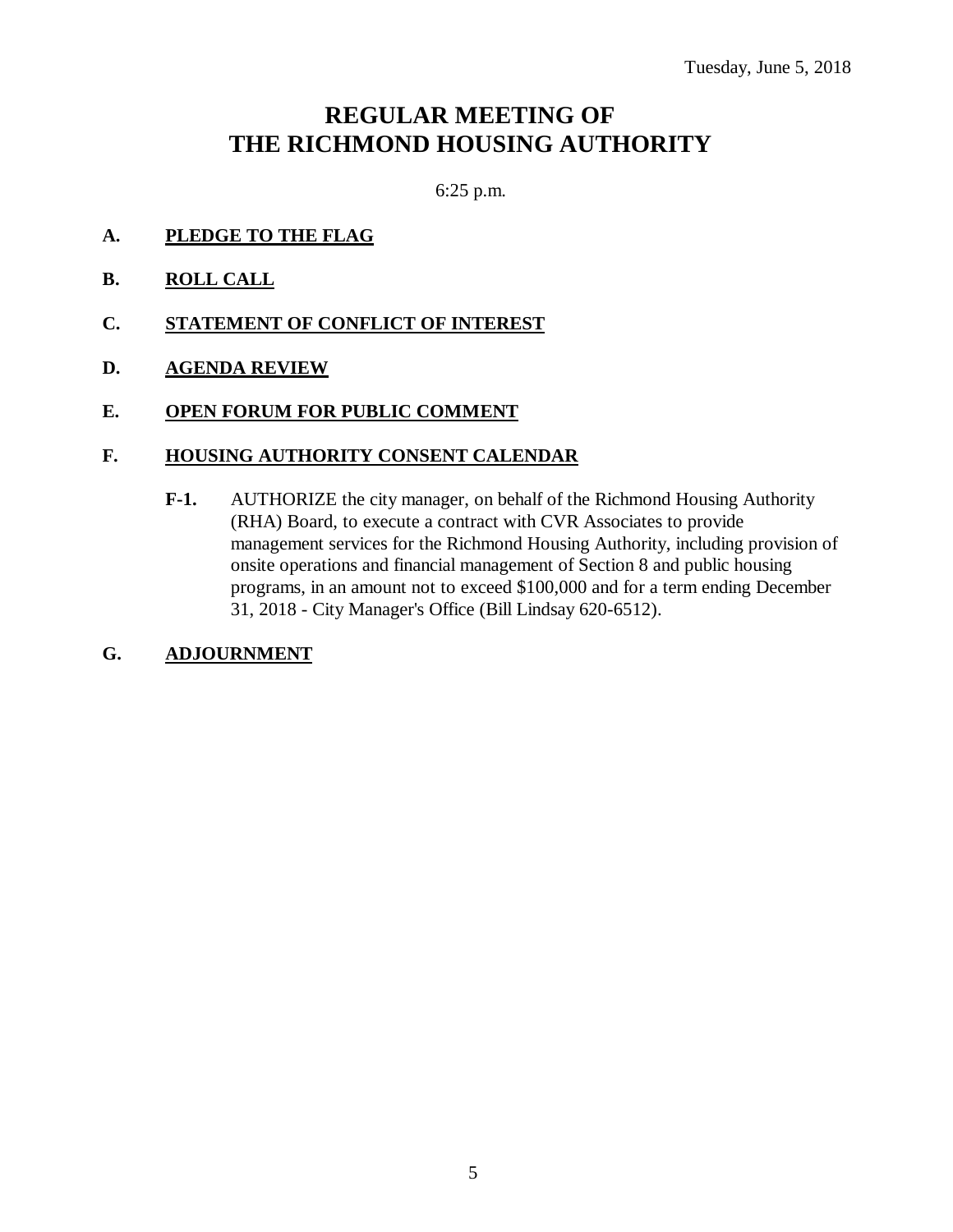# **REGULAR MEETING OF THE RICHMOND CITY COUNCIL**

6:30 p.m.

# **A. ROLL CALL**

- **B. STATEMENT OF CONFLICT OF INTEREST**
- **C. AGENDA REVIEW**

# **D. REPORT FROM THE CITY ATTORNEY OF FINAL DECISIONS MADE DURING CLOSED SESSION**

# **E. REPORT FROM THE CITY MANAGER**

# **F. OPEN FORUM FOR PUBLIC COMMENT**

# **G. CITY COUNCIL CONSENT CALENDAR**

- **G-1.** APPROVE a sole-source contract amendment with Definitive Networks, Inc. to provide remote electronic patient care report monitoring, quality improvement, on-site training and other support services in support of the Fire Department's emergency medical services program, increasing the contract by \$174,600, for a total amount not to exceed \$336,600, and extending the term of the contract through June 30, 2021 - Fire Department (Chief Adrian Sheppard 307-8041).
- **G-2.** APPROVE a contract amendment with Industrial Safety Supply Corporation, increasing the payment limit by \$49,950, to a total contract amount not to exceed \$99,900, and extending the term of the contract to June 30, 2021 – Fire Department (Chief Adrian Sheppard 307-8041).
- **G-3.** ADOPT a resolution adopting all of Volume 1 and the Introduction Section, Chapter 12, and Appendices of Volume 2 of the Contra Costa County Operational Area Hazard Mitigation Plan Update - Fire Department (Chief Adrian Sheppard/Genevieve Pastor-Cohen 620-5429).
- **G-4.** APPROVE a sixth amendment to the existing agreement with Cox, Wootton, Lerner, Griffin, Hansen, LLP for continued legal services regarding maritime law matters, increasing the contract amount by \$50,000 for a total contract amount not to exceed \$260,000, and extending the term to July 30, 2021 - Port Department (Jim Matzorkis 215-4600.)
- **G-5.** RECEIVE the City's Investment and Cash Balance Report for the month of April 2018 – Finance Department (Belinda Warner/Stacie Plummer 620-6930).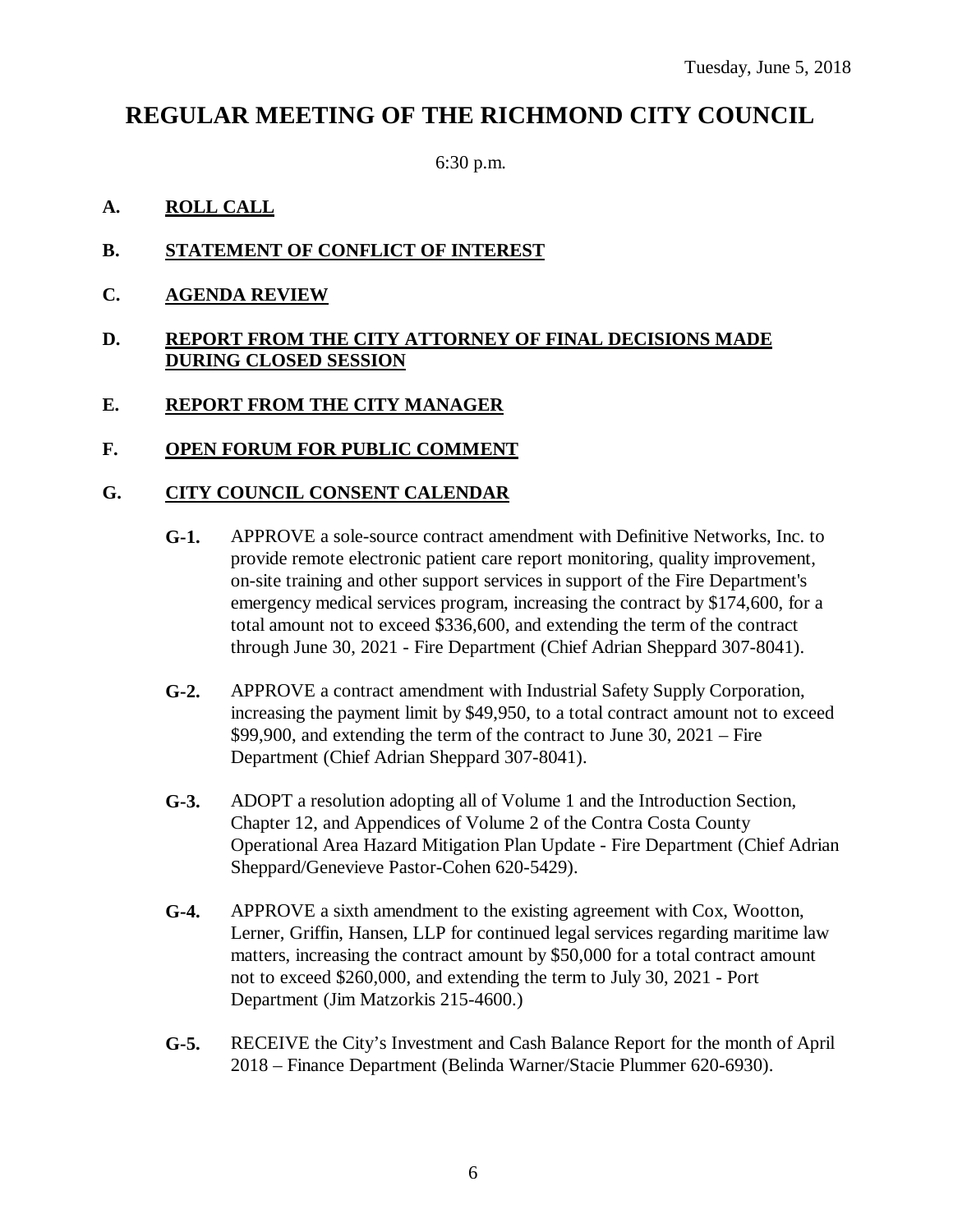- **G-6.** RECEIVE a report on the City's Comprehensive Annual Financial Report (CAFR) for Fiscal Year 2016-17 - Finance Department (Belinda Warner 620- 6740.)
- **G-7.** ADOPT a resolution approving the Agreement and Election to Prefund Other Post-Employment Benefits through CalPERS; approving the Delegation of Authority to Request Disbursements; and authorizing the Finance Director or her designee to take any additional action necessary to participate in the California Employer's Retiree Benefit Trust (CERBT) Fund to prefund other postemployment benefits for the Richmond Police Officers Association (RPOA) - Finance Department (Belinda Warner 620-6740) and Human Resources Management Department (Lisa Stephenson 620-6609).
- **G-8.** APPROVE a second contract amendment with Reed Madden Designs to complete fabrication and installation of a public art sculpture project at Point Sheridan including additional concrete work around the project, as required by the Americans for Disabilities Act, increasing the contract amount by \$63,095 for a total not to exceed amount of \$238,095, and extending the term through December 31, 2018 - Library and Cultural Services Department (Katy Curl 620- 6554/Michele Seville 620-6952).
- **G-9.** RECEIVE a report on the Richmond Municipal Sewer District for the month of April 2018 – Water Resource Recovery Department (Ryan Smith 620-5486).
- **G-10.** APPROVE a sole-source agreement with the Contra Costa County District Attorney's Office for the dedicated services of a deputy district attorney who would be specifically assigned as Richmond's Community Based Prosecutor, at a cost not to exceed \$200,000, from July 1, 2018 through June 30, 2019 – Police Department (Chief Allwyn Brown 621-1802).
- **G-11.** AUTHORIZE the city manager to enter into a \$50,000 contract to assist with community outreach to achieve the grant deliverables of an Air Monitoring Study Grant from the U.S. Environmental Protection Agency with a grant term through June 30, 2019; and APPROPRIATE the funding - City Manager's Office (Shasa Curl/Adam Lenz 620-5537).
- **G-12.** ADOPT an ordinance (second reading) establishing a Sanctuary City Contracting and Investment Policy for the City of Richmond - Councilmembers Jovanka Beckles (620-6568) and Ada Recinos (620-5431).
- **G-13.** APPROVE the minutes of the May 1, 2018, regular Richmond City Council meetings - City Clerk's Office (Pamela Christian 620-6513).
- **G-14.** APPROVE a contract with Burkett's Pool Plastering, Inc. for the Richmond Plunge pool plaster replacement at #1 East Richmond Avenue in an amount not to exceed \$350,000 - Engineering and Capital Improvement Projects Department (Yader Bermudez 774-6300).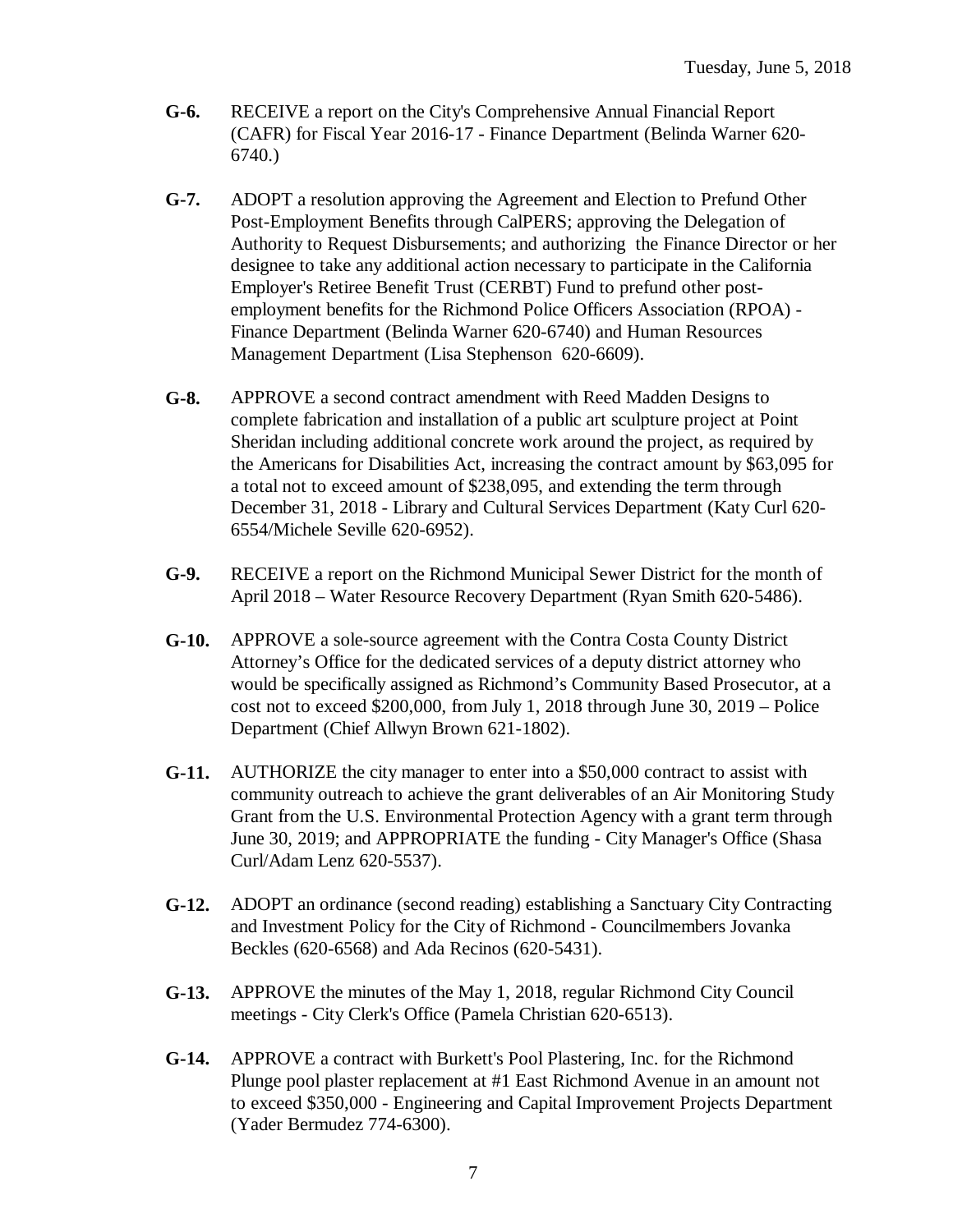- **G-15.** ADOPT a resolution authorizing the execution of a construction contract with W. R. Forde Associates, Inc., for construction of the 37th Street Bicycle and Pedestrian Improvements project in an amount not to exceed \$804,541.10 including a 10% contingency (\$73,140.10) - Engineering and Capital Improvement Projects Department (Yader Bermudez 774-6300/Tawfic Halaby 621-1612).
- **G-16.** ADOPT a resolution approving the project list for Senate Bill 1 Road Maintenance and Rehabilitation Account funding for Fiscal Year 2018-2019 - Enginering and Capital Improvement Projects Department (Yader Bermudez 774- 6300/Tawfic Halaby 621-1612).
- **G-17.** APPROVE the Final Map for Subdivision [9415], "NOMA" and AUTHORIZE the execution of a Subdivision Improvement Agreement with the subdivider, William Lyon Homes, Inc., and complete recording thereof - Engineering and Capital Improvement Projects Department (Yader Bermudez 774-6300/Dane Rodgers 307-8112).
- **G-18.** APPROVE actions to update the Housing Advisory Commission; APPOINT John Thorp Jr., re-appointment, seat #2, term expiration date November 1, 2019, and Preston Lam, new appointment, seat #4, term expiration date November 1, 2019 - Office of the Mayor (Mayor Tom Butt 620-6503).
- **G-19.** APPROVE actions to update the Economic Development Commission; APPOINT Alpa Argawal, new appointment, seat #3, filling an unexpired with a term expiration date March 30, 2020, and Tina Brown new appointment, seat #6, filling an unexpired term with a term expiration date of March 30, 2019 - Office of the Mayor (Mayor Tom Butt 620-6503).
- **G-20.** ADOPT a resolution amending the City of Richmond Classification Plan to add the new classification of Director of Infrastructure Maintenance and Operations - Human Resources Management Department (Lisa Stephenson/Maria Blue 620- 6600).
- **G-21.** INTRODUCE an ordinance (first reading) establishing the wages, salary, and compensation for the new classification of Director of Infrastructure Maintenance and Operations (Executive Salary range 5.1 \$10,728 - \$17,078) - Human Resources Management Department (Lisa Stephenson/Maria Blue 620-6600).
- **G-22.** ADOPT an ordinance (second reading) amending the wages, salary, and compensation for the re-titled classification of Communications Center Manager (Salary Range No. 070D \$9,535 - \$11,532/month) - Human Resources Management Department (Lisa Stephenson/Donna Newton 620-6600).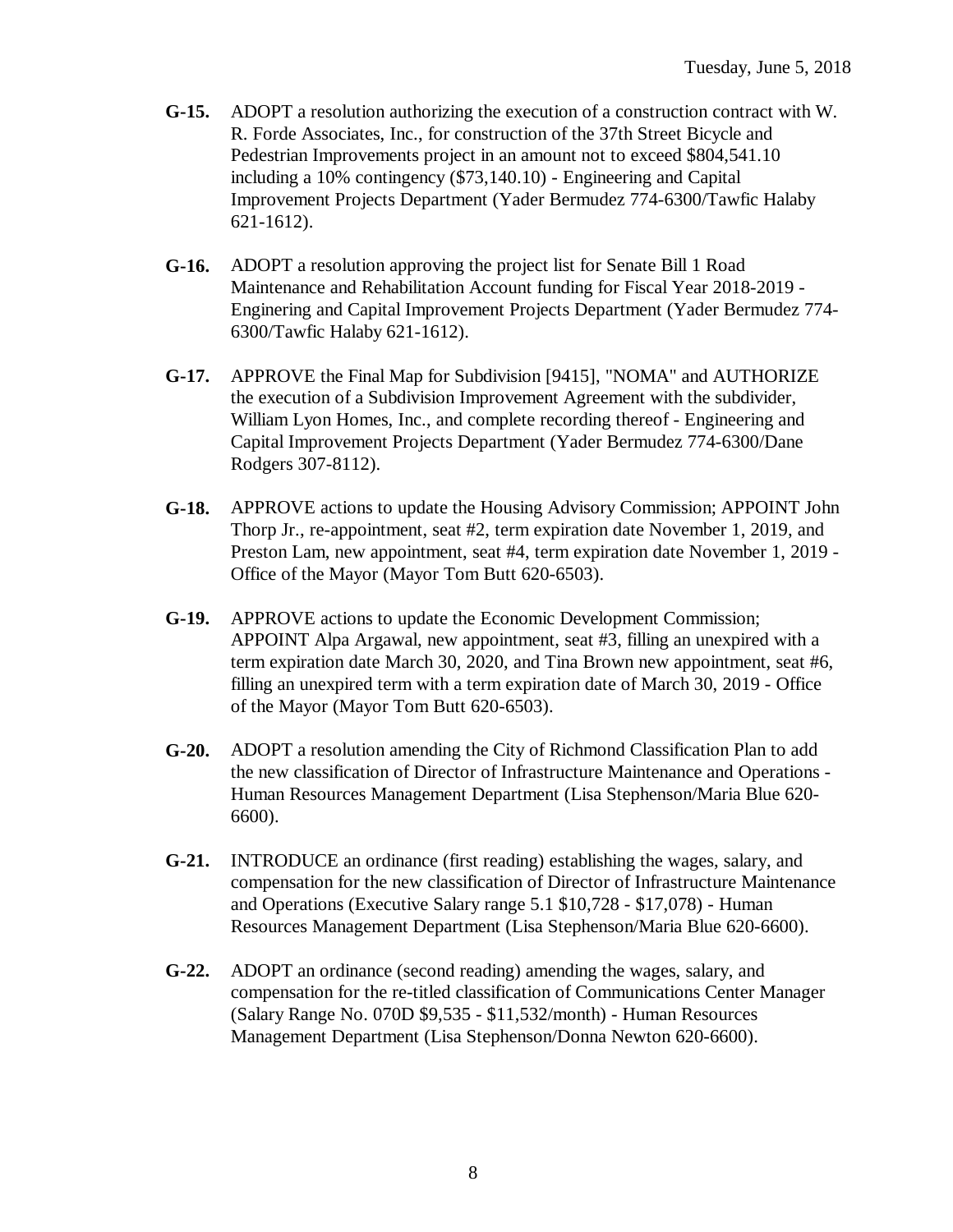- **G-23.** APPROVE a three-year contract with Pacific Site Management, Inc. in an amount not to exceed \$253,260 for vegetation management services at Pt. Molate. The contract term will be from July 1, 2018, to June 30, 2021 - Department of Infrastructure Maintenance and Operations (Tim Higares 620-6508).
- **G-24.** APPROVE the purchase of a Spider 2SGS mower in an amount not to exceed \$41,000 – Department of Infrastructure Maintenance and Operations (Tim Higares 231-3008).
- **G-25.** APPROVE the purchase of a 2019 Ford F350 with a mechanics truck body and crane from National Auto Fleet Group for use by the Facilities Maintenance Division, in an amount not to exceed \$105,000 – Department of Infrastructure Maintenance and Operations (Tim Higares 231-3008).
- **G-26.** APPROVE the purchase of two 2019 Ford F250 trucks from Towne Ford, in an aggregate amount not to exceed \$60,000 - Department of Infrastructure Maintenance and Operations (Tim Higares 231-3008).
- **G-27.** APPROVE the purchase of one 2019 Ford Interceptor from Hilltop Ford in an amount not to exceed \$30,000 – Department of Infrastructure Maintenance and Operations (Tim Higares 231-3008).
- **G-28.** APPROVE the purchase of two Fleet Pro Tool Sets with tool boxes included from Snap-On in an amount not to exceed \$32,000 – Department of Infrastructure Maintenance and Operations (Tim Higares 231-3008).

# **H. BUDGET SESSION**

**H-1.** RECEIVE presentations from department representatives, providing an overview of their proposed operating budget for Fiscal Year 2018-19; and, RECEIVE an update on the proposed operating budget for Fiscal Year 2018-19 and the Capital Improvement Plan for Fiscal Years 2018-23 and DIRECT staff to finalize documents for June 26, 2018 - Finance Department (Belinda Warner 620- 6740/Markisha Guillory 620-5434).

# **I. PUBLIC HEARINGS**

**I-1. WITHDRAWN BY APPELLANT**, the matter to hold a public hearing on the appeal of the Planning Commission's conditional approval of the Anaviv Conditional Use Permit Amendment (PLN17-572), and ADOPT a resolution affirming the Planning Commission's conditional approval - Planning and Building Services Department (Richard Mitchell 620-6706). **This item was continued from the May 15, 2018, meeting.**